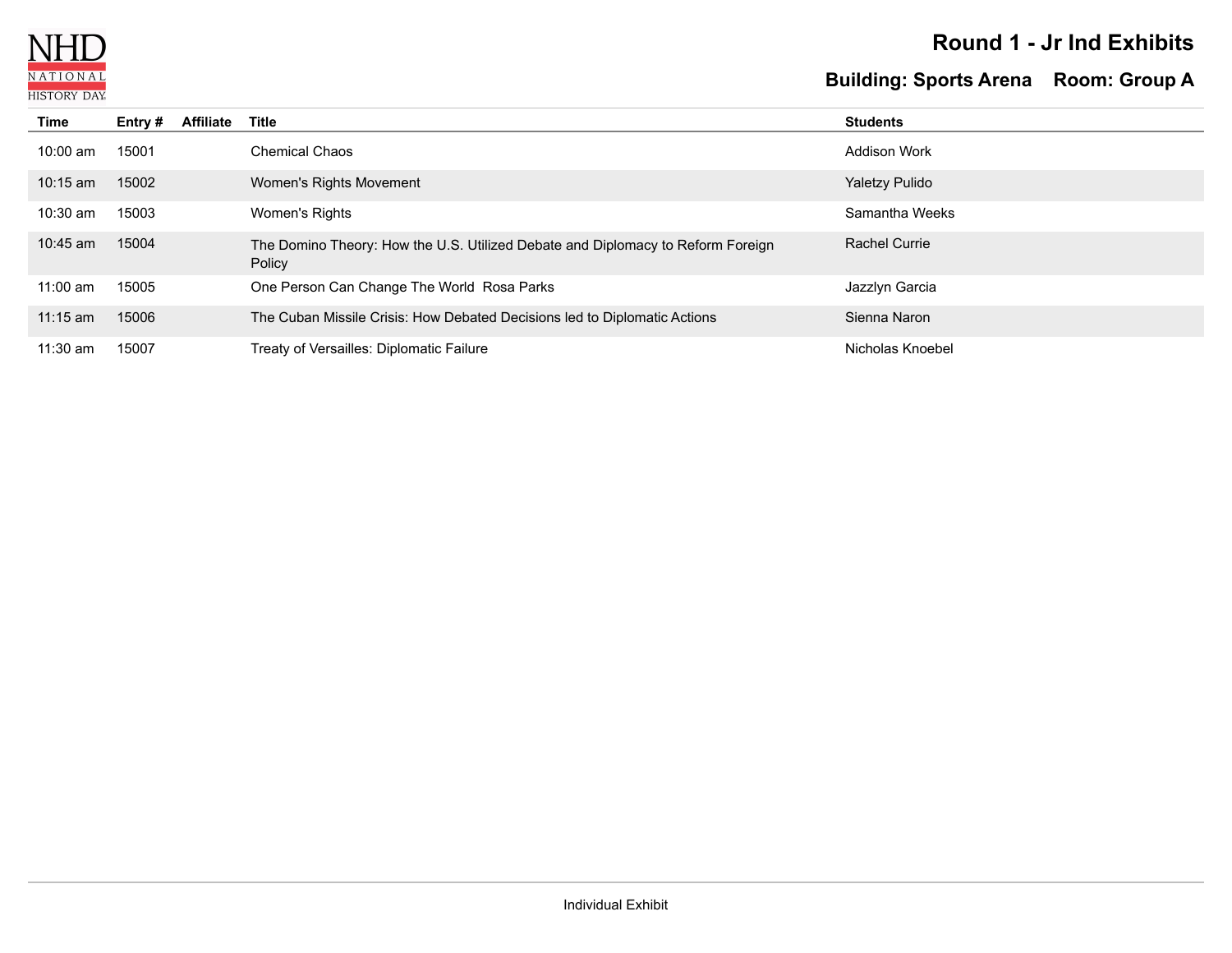

### **Round 1 - Jr Ind Exhibits**

## **Building: Sports Arena Room: Group B**

| Time       | Entry # | <b>Affiliate</b> | Title                                                                                              | <b>Students</b>     |
|------------|---------|------------------|----------------------------------------------------------------------------------------------------|---------------------|
| $10:00$ am | 15008   |                  | Separate is Not Equal - Brown Vs Board of Education                                                | Chloe' St. Romain   |
| $10:15$ am | 15009   |                  | Keating-Owen Act                                                                                   | Mahi Patel          |
| $10:30$ am | 15010   |                  | Ruth Bader Ginsburg's Fight for Equality                                                           | <b>Judith Cruz</b>  |
| $10:45$ am | 15011   |                  | How the Kitchen Debate Challenged the Cultural and Political Beliefs Between Two<br>Superpowers    | Kevin Majka         |
| $11:00$ am | 15012   |                  | Constitution Convention of 1787- Bringing a great nation together through debate and<br>compromise | Michelle Garza      |
| $11:15$ am | 15013   |                  | The Black Sox Scandal of 1919                                                                      | <b>Madison Ross</b> |
| $11:30$ am | 15014   |                  | Brown vs. Board of Education                                                                       | natalie johnson     |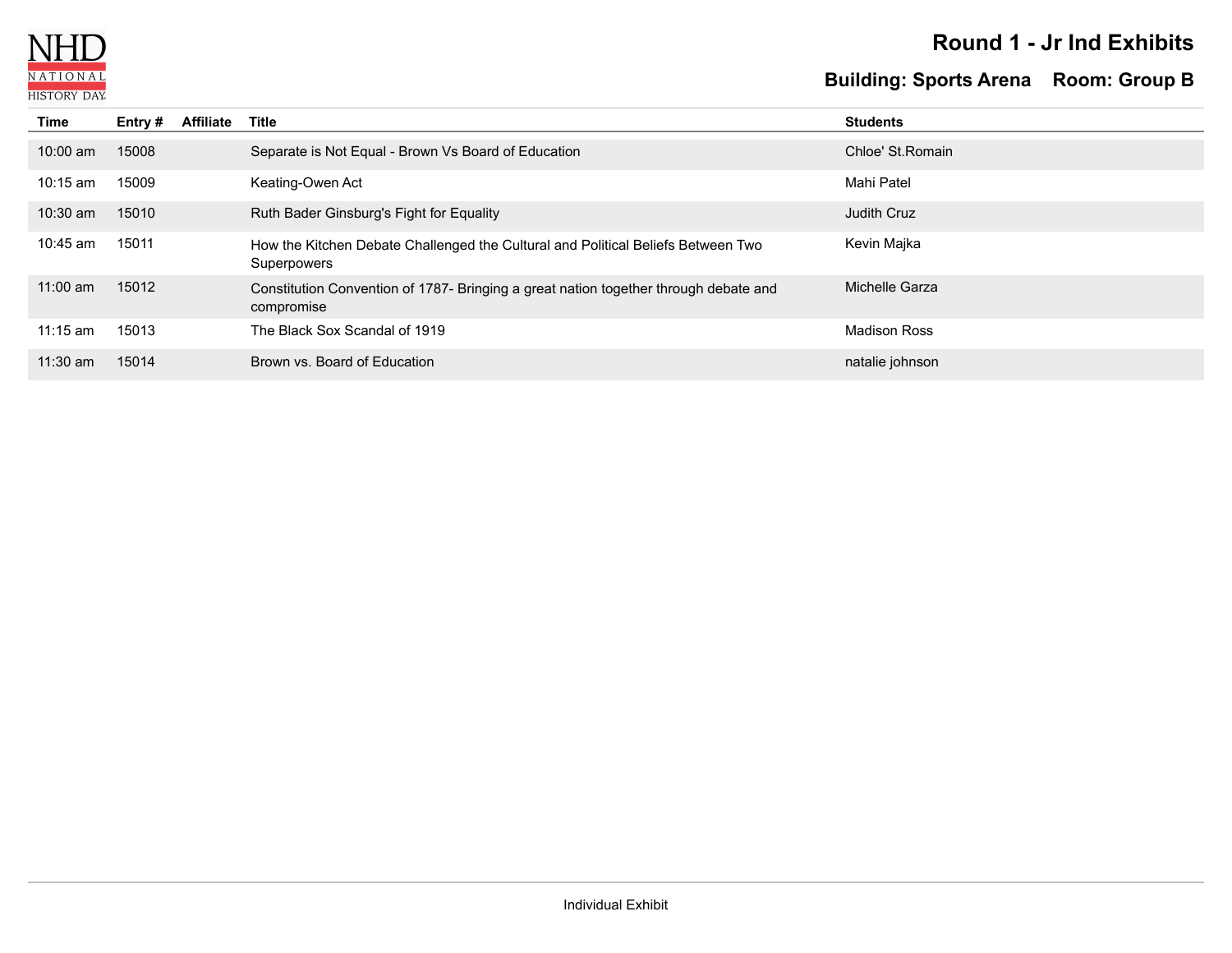

### **Round 1 - Jr Ind Exhibits**

## **Building: Sports Arena Room: Group C**

| Time       | Entry # | <b>Affiliate</b> | Title                                              | <b>Students</b>          |
|------------|---------|------------------|----------------------------------------------------|--------------------------|
| $10:00$ am | 15015   |                  | Child Labor In the US.                             | <b>Allison Ontiveros</b> |
| $10:15$ am | 15016   |                  | Women's Suffrage the movement that changed America | Isabelle Aguilera        |
| $10:30$ am | 15017   |                  | Climate Diplomacy: Debate, Impacts and Successes   | Kayden Johnson           |
| 10:45 am   | 15018   |                  | <b>Reconstruction Era</b>                          | Miranda Loera            |
| $11:00$ am | 15019   |                  | The Indian removal act                             | Avi Dancel               |
| $11:15$ am | 15020   |                  | Child Labor in America                             | <b>Trent Allen</b>       |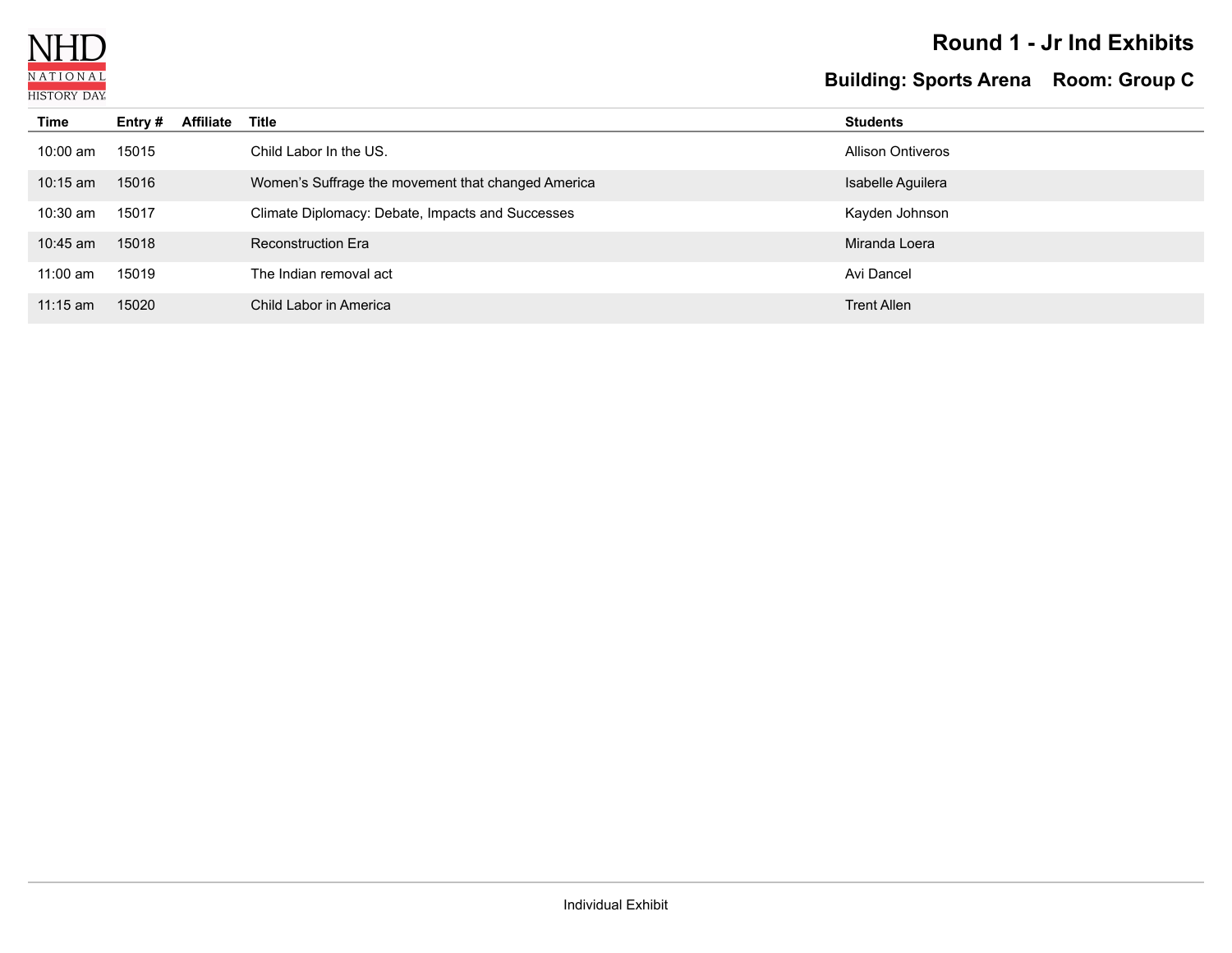

# **Round 1 - Jr Group Exhibit**

#### **Building: Sports Arena Room: Group 1**

| <b>Time</b> | Entry # | <b>Affiliate</b> | <b>Title</b>                                      | <b>Students</b>                                        |
|-------------|---------|------------------|---------------------------------------------------|--------------------------------------------------------|
| $10:00$ am  | 16001   |                  | Brown v. Board of Education Separate is Not Equal | Blake Radney, macei heard                              |
| $10:15$ am  | 16002   |                  | Elizabeth Cady Stanton                            | Jayden Pina, Zayleigh Sayers                           |
| $10:30$ am  | 16003   |                  | Late Women's Suffrage Movement                    | Aleena Medina, Alison Salazar, Shirlana Taylor         |
| $10:45$ am  | 16004   |                  | Margaret Sanger and Birth Control                 | Samantha Hargrove, Yesenia Olivares                    |
| $11:00$ am  | 16005   |                  | The Lincoln-Douglas Debates                       | Izarra Garcia, River-Lynn Harris, Victoria Morales     |
| $11:15$ am  | 16006   |                  | Womens Suffrage                                   | Ava Cisneros, brooklynn Cheatham, Giuliana<br>Gonzalez |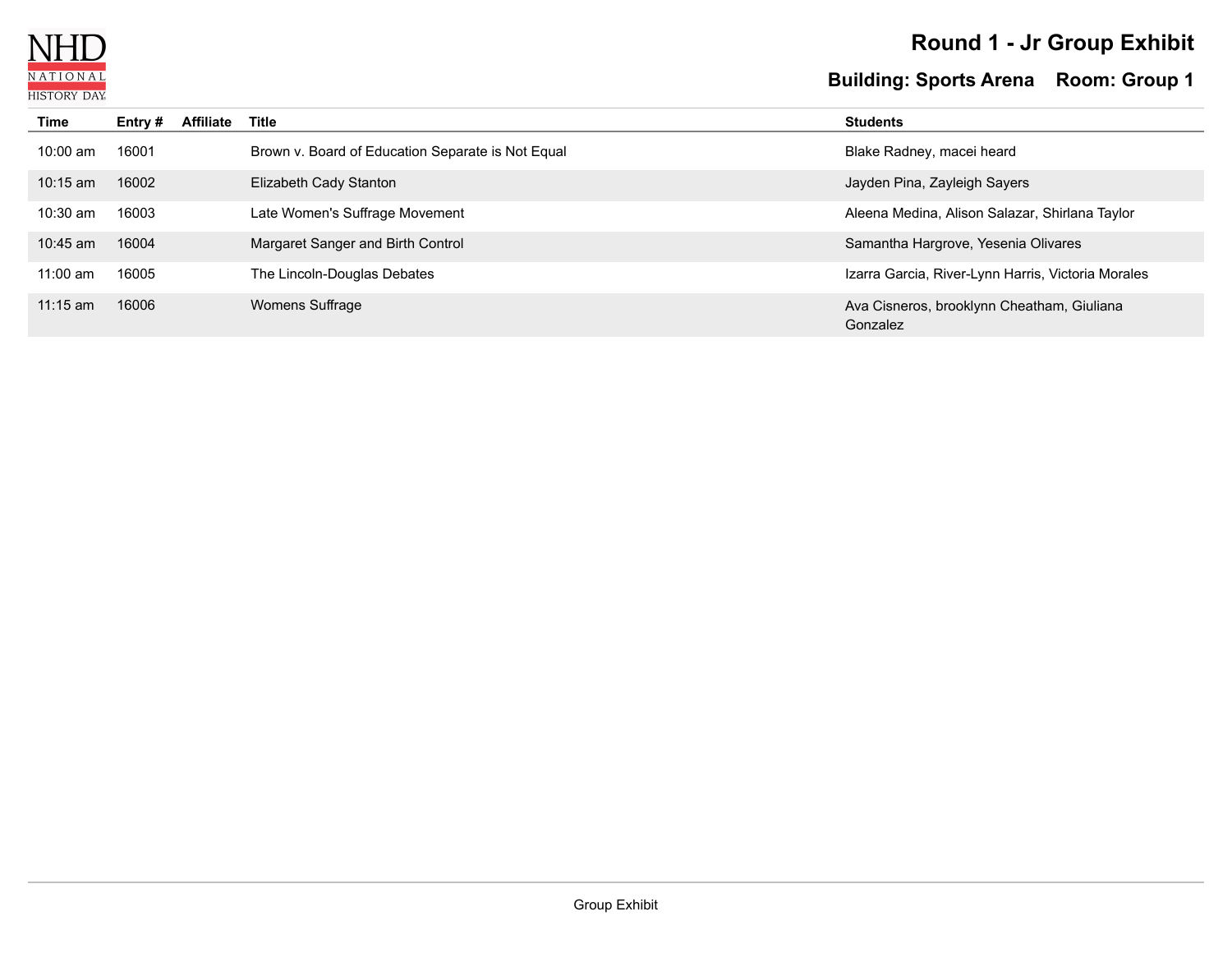

# **Round 1 - Jr Group Exhibit**

#### **Building: Sports Arena Room: Group 2**

| Time       | Entry # | <b>Affiliate</b> | Title               | <b>Students</b>                            |
|------------|---------|------------------|---------------------|--------------------------------------------|
| $10:00$ am | 16007   |                  | Korean War          | Emani Mason, Kayla Grant, Miranda Torres   |
| $10:15$ am | 16008   |                  | Navajo code talkers | Randen Barrientos, Rylen Barrientos        |
| $10:30$ am | 16009   |                  | <b>Ruby Bridges</b> | Darrielle Davis, Melany Leyva              |
| $10:45$ am | 16010   |                  | 911                 | Luke Wingate, Max Torres, Nick Wyatt       |
| $11:00$ am | 16011   |                  | Jackie Robinson     | Bryce Brody, Derrick Brooks, Michael Smith |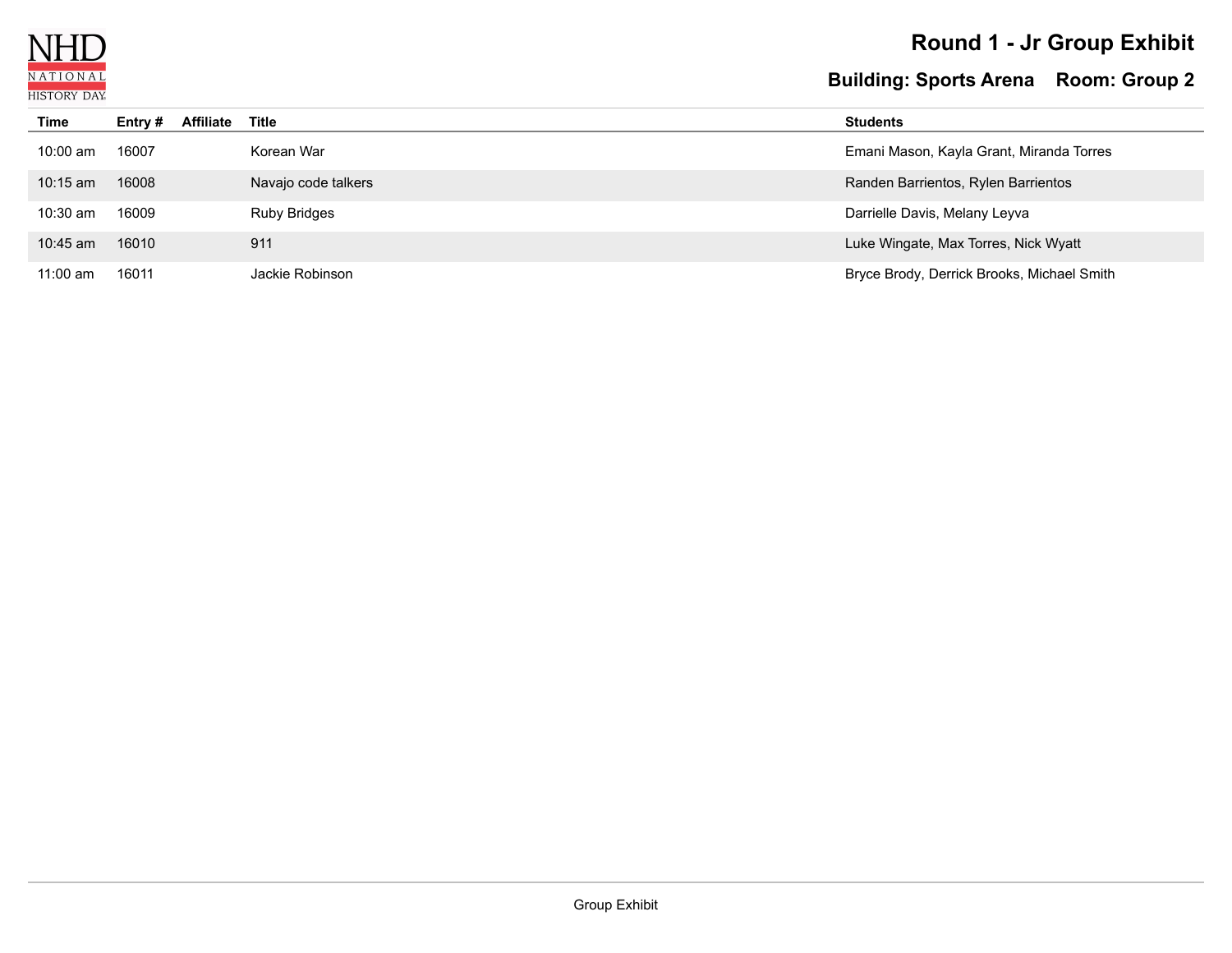

### **Sr Ind Exhibit**

## **Building: Sports Arena Room: A1**

| Time       | $E$ ntry # | <b>Affiliate</b> | <b>Title</b>                    | Student: |
|------------|------------|------------------|---------------------------------|----------|
|            |            |                  |                                 | Hughes   |
| $10:00$ am | 25001      |                  | Technology to Change the World. | lackson  |
|            |            |                  |                                 |          |